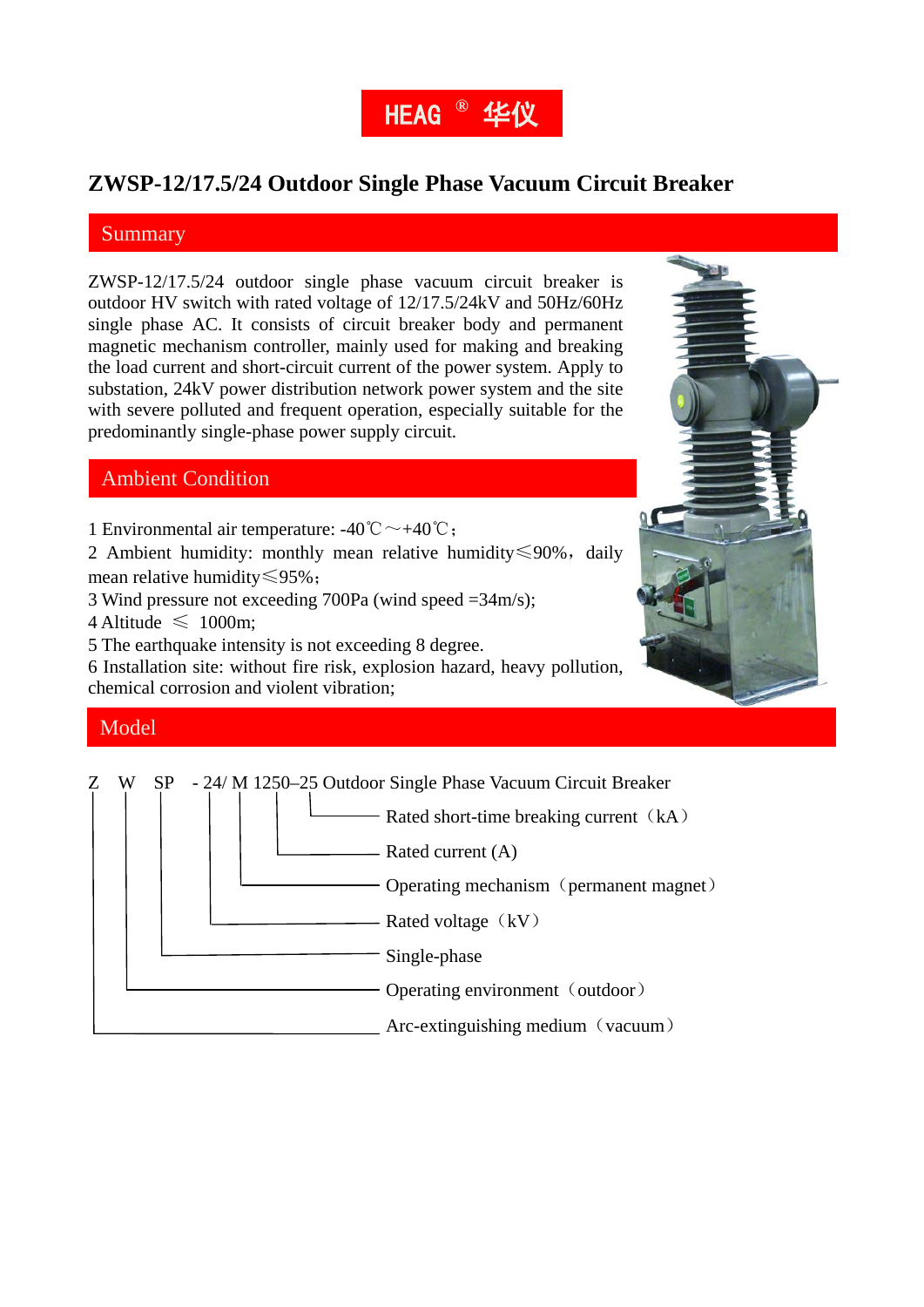### Technical Parameters

| N <sub>o</sub> | Item                                         |                        |                                                                | Unit         | Data              |
|----------------|----------------------------------------------|------------------------|----------------------------------------------------------------|--------------|-------------------|
| 1              | Rated voltage                                |                        |                                                                |              | 12/17.5/24        |
| $\overline{2}$ | Rated<br>insulation                          | 1min P.F.<br>Withstand | Dry test (phase to phase,<br>phase to ground/fracture)         | kV           | 65/79             |
|                | level                                        | lightning              | impulse withstand voltage<br>(phase to phase, phase to ground/ |              | 125/145           |
|                |                                              | fracture)              |                                                                |              |                   |
| 3              | Rated current                                |                        |                                                                | A            | 1250              |
| $\overline{4}$ | Rated frequency                              |                        |                                                                | Hz           | 50                |
| 5              | Rated short circuit breaking current         |                        |                                                                | 25           |                   |
| 6              | Rated withstand current (peak)               |                        |                                                                |              | 63                |
| 7              | Rated short-time withstand current           |                        |                                                                | kA           | 25                |
| 8              | Rated short circuit making current (peak)    |                        |                                                                |              | 63                |
| 9              | Rated short-time withstand time              |                        |                                                                | S            | $\overline{A}$    |
| 10             | Rated operating seq.                         |                        |                                                                |              | O-0.3s-CO-180s-CO |
| 11             | Time of rated short circuit breaking current |                        |                                                                | time         | 30                |
| 12             | Mechanical life                              |                        |                                                                | time         | 30000             |
| 13             | Rated Operating voltage                      |                        |                                                                | $\mathbf{V}$ | 220               |

### Main Feature

1. The product adopts single-phase structure, vacuum arcing chamber through the insulating rod connected to the operating mechanism, performance stable and reliable;

2. The components like vacuum arcing chamber and main electric circuit and the insulation support are pouring into an organic whole by APG process with epoxy resin, and adopt the silicone rubber coating, it has good anti- condensation property and mechanical strength;

3. Adopt high-performance bistable permanent magnetic operating mechanism, with simple structure, mechanical and long electrical life;

4. Ontology chassis using 3 mm thick high quality stainless steel plate, with high strength, strong corrosion resistance;

5. The intelligent permanent magnetic has control functions of quick-break protection, over-current protection, reclosing protection, equipped with RS485 / RS232 communication interface, and can realize optical fiber and wireless remote monitoring and fault information transmission.

5. The product can be equipped with a variety change than current transformer with different ratio flexibly, used for protection, measurement and metering.

Through the voltage transformer or solar panels to supply operation power for circuit breaker; Small volume, light weight, simply and reliably, new structure.

6. Match control terminal interface, used in distribution network automation and unattended